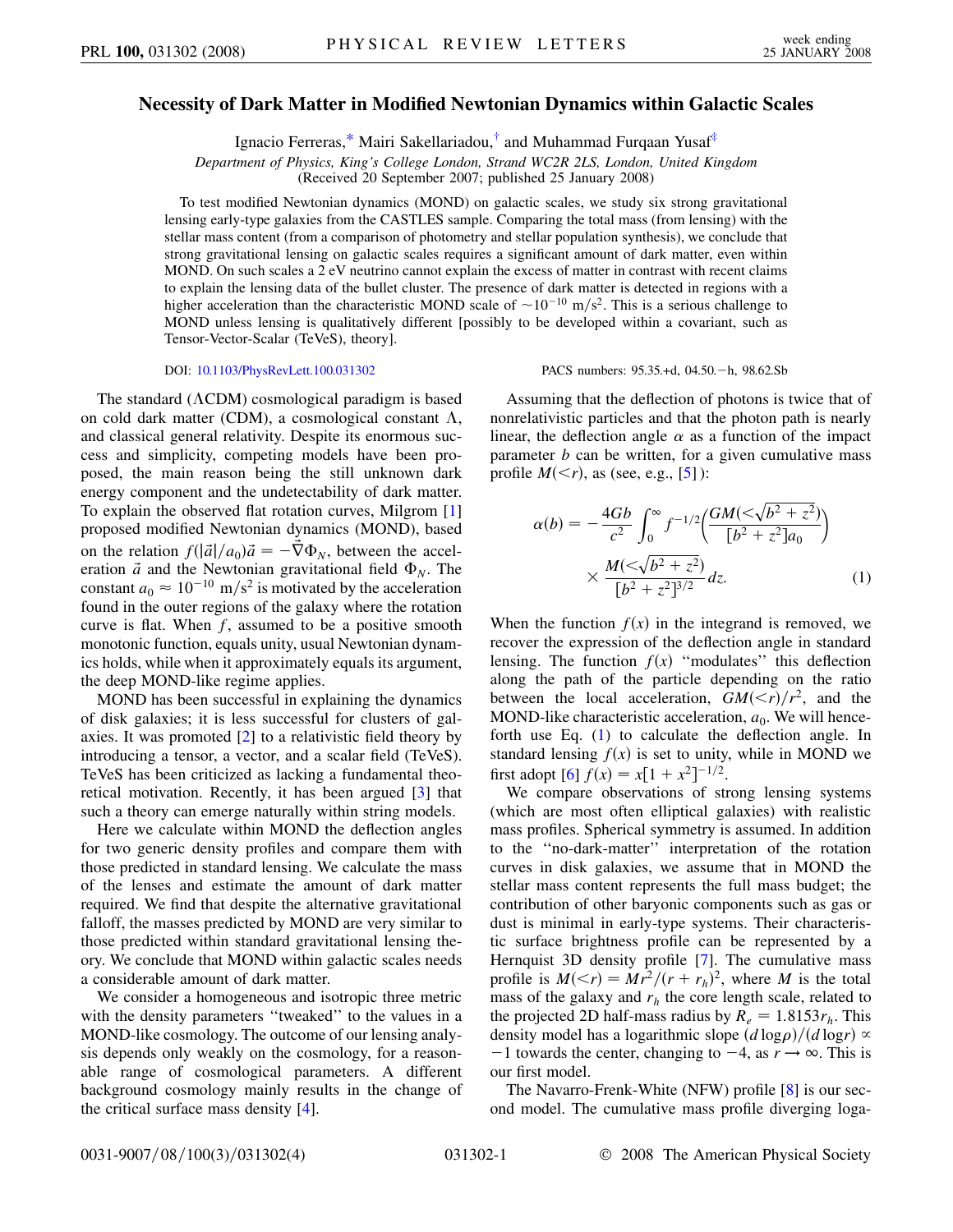rithmically, we assume a truncation radius  $r_{\text{virial}}$ . This profile has two free parameters, the core length scale  $r<sub>s</sub>$ , and the virial radius. Their ratio is the concentration  $C$ . Cosmological simulations [\[9\]](#page-3-11) suggest concentrations on galaxy scales to be  $C \sim 10$ . Denoting by x the ratio  $x \equiv$  $r/r_{\text{virial}}$ , the cumulative mass function of the NFW profile reads

$$
M( (2)
$$

The lens equation  $\beta = \theta - \alpha(\theta)D_{LS}/D_S$  relates the actual position of the background source  $\beta$ , with the position  $\theta$  of the images. For a given cosmological model, the angular diameter distances from the lens to the source, and from the observer to the source,  $D_{LS}$  and  $D_S$ , respectively, are obtained from the observed redshifts. The deflection angle  $\alpha$  depends on the mass profile of the system and the impact parameter. A characteristic aspect of strong gravitational lensing is that one image appears inside the Einstein radius  $r_E$  and the other one outside. The difference between MOND-like and standard lensing lies mostly in the position of the image outside  $r_E$ .

Figure [1](#page-1-0) illustrates our methodology in estimating the masses of galaxies from lensing data. HE1104-1805 is extracted from the CfA-Arizona Space Telescope Survey (CASTLES [[10](#page-3-12)]) sample. It consists of a galaxy at redshift  $z_L$  = 0.73 with a background quasistellar object at  $z_S$  = 2*:*32. A gray-scale map of the HST-NICMOS F160W image is shown on the right panel, retrieved from the CASTLES web page [[11](#page-3-13)]. This is a double system with the image positions located at 2.09 and 1.10 arcsec on either side of the lensing galaxy. The left panel of Fig. [1](#page-1-0) shows the correlation between the actual position  $\beta$  of the

<span id="page-1-0"></span>

FIG. 1 (color online). *Left*: graphical representation of the lens equation in standard lensing (solid lines) and MOND (dashed lines). Each line corresponds to one of the two images of the background source. The distant one (number 2) corresponds to the lower set of lines (i.e., a more discrepant result between standard and MOND-like lensing). The intersection point of the two lines gives the position of the source and the total mass (Hernquist profile assumed). *Right*: NIR HST-NICMOS grayscale image of the lensing system (from the CASTLES database).

quasistellar object and the total mass of the lensing galaxy, assuming a Hernquist profile with the projected 2D halfmass radius being equal to the observed half-light radius of the lensing galaxy. Each set of lines—dashed (MOND) or solid (standard lensing theory)—are the results for each image. The compatible solution corresponds to the crossing of the lines, shown in the figure with a star symbol. This gives the true position of the source and the mass of the galaxy. For comparison, the values from Refs. [\[12\]](#page-3-14) (for conventional lensing theory) and [[13](#page-3-15)] (for MOND) are given as a shaded region and an arrow, respectively.

Table [I](#page-2-0) compares our mass estimates with the MOND-like analysis of Ref. [[13](#page-3-15)] and with the standard nonparametric approach of Ref. [\[12\]](#page-3-14) (where spherical symmetry is not assumed). The masses are quoted in units of  $10^{10}M_{\odot}$ for a  $\Lambda$ CDM cosmology and, in brackets, for the open cosmological model of Ref. [\[13\]](#page-3-15). A Chabrier [[14](#page-3-16)] initial mass function is considered for the stellar masses quoted from Ref. [\[12\]](#page-3-14). The resulting synthetic population, constrained by the photometry of the lensing galaxy in the optical (F814W) and NIR (F160W) passbands, is used to determine the stellar mass content. The sample studied here comprises only double systems to be suitable for a 1D approximation of the lens and serves to show the differences between MOND and standard lensing.

Table [I](#page-2-0) shows a small difference in the mass estimates between the two different cosmologies considered here, despite their density parameters being quite different. This is because the angular distance is mostly unaffected by the change in the parameters. There are also some noticeable differences between a Hernquist and a NFW ( $C = 10$ ) model for the distribution of mass in the lensing galaxy. Nevertheless, the differences found are not large enough to affect our conclusions. One could always argue for a Hernquist profile as this is the model that a baryon-only MOND-like cosmology would favor, given that the projected mass distribution resembles the typical de Vaucouleur profile of early-type galaxies. However, recent lensing work on clusters, most noticeably the bullet cluster  $[15]$ , has been used to postulate a 2 eV neutrino which would be important on scales of galaxy clusters, not on galactic scales [[16](#page-3-18)]. We present the NFW profile to illustrate the robustness of our claims in rejecting the hypothesis of a 2 eV neutrino.

The top panels of Fig. [2](#page-2-1) compare the mass estimates between standard theory and MOND for both density profiles: Hernquist (hollow dots) and NFW with  $C = 10$ (filled dots). The mass differences are shown as a function of conventionally calculated mass (left panel) and  $R_{\text{LENS}}/R_e$  (right panel). The difference between the conventional theory and MOND-like predictions stays mostly within 10%. This is especially noteworthy in systems with  $R_{\text{LENS}}/R_e \geq 2$ . Notice that the lensed images probe accelerations slightly above the MOND-like threshold. For instance, in lens HE1104-1805 (figure 1), image 2 (right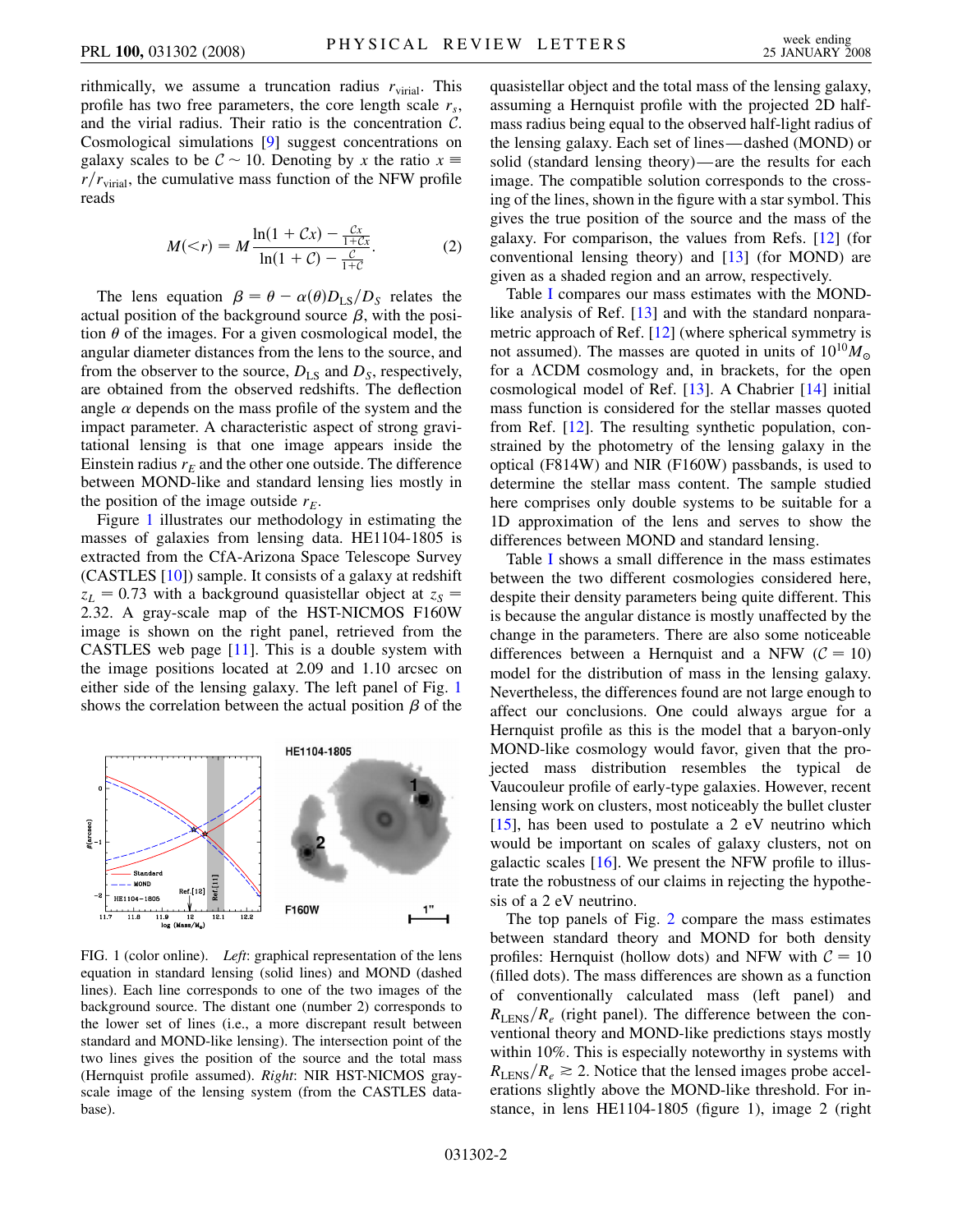|                  | Hernquist       |                | NFW $(\mathcal{C} = 10)$ |              | Ref. $[12]$ (standard)  |                      | Ref. [13]   |
|------------------|-----------------|----------------|--------------------------|--------------|-------------------------|----------------------|-------------|
| Lens             | <b>Standard</b> | <b>MOND</b>    | Standard                 | <b>MOND</b>  | Standard                | $M_{\rm STAR}$       | <b>MOND</b> |
| $00142 - 100$    | 32.37(34.58)    | 29.28(31.56)   | 29.67(31.70)             | 26.63(28.74) | $24.9_{20.2}^{31.7}$    | $20.9_{13.0}^{30.8}$ | 29.9        |
| $HS0818 + 1227$  | 50.99(54.03)    | 46.31(49.50)   | 48.14(51.01)             | 43.38(46.42) | $67.4_{60.7}^{73.6}$    | $16.2_{12.6}^{21.2}$ |             |
| $FBQ0951 + 2635$ | 4.07(4.16)      | 3.82(3.91)     | 3.28(3.35)               | 3.07(3.14)   | $4.7\frac{5.7}{3.6}$    | $1.1_{0.5}^{2.1}$    | 3.6         |
| $BRIO952 - 0115$ | 7.33(5.25)      | 6.62(4.80)     | 8.37(3.42)               | 7.48(3.10)   | $4.5^{4.9}_{4.2}$       | $3.5^{4.0}_{2.7}$    | 4.3         |
| $Q1017 - 207$    | 9.93(10.95)     | 9.04(10.04)    | 9.57(10.55)              | 8.64(9.61)   | 4.8 $^{6.2}_{4.5}$      | $4.3_{1.4}^{13.0}$   | 14.7        |
| $HE1104 - 1805$  | 112.93(123.11)  | 103.17(113.25) | 89.63(97.71)             | 81.28(89.29) | $122.0_{115.0}^{130.0}$ | $22.8_{12.7}^{51.2}$ | 99.6        |

<span id="page-2-0"></span>TABLE I. Mass estimates (in  $10^{10}M_{\odot}$  units) for  $\Lambda$ CDM cosmology:  $(\Omega_m, \Omega_\Lambda, \Omega_k) = (0.3, 0.7, 0)$ . The masses in brackets correspond to the open cosmology of Ref. [\[13\]](#page-3-15):  $(\Omega_m, \Omega_{\Lambda}, \Omega_k) = (0.03, 0.36, 0.51)$ .

panel) is located on the lens plane at a point with a local acceleration of  $4.5 \times 10^{-10}$  m/s<sup>2</sup> (using the MOND mass estimate in Table [I](#page-2-0) for a Hernquist profile), which explains why the difference between the solid lines (standard lensing) and the dashed lines (MOND) in the leftmost panel is so small.

The bottom panels of Fig. [2](#page-2-1) put this result in context with the need for dark matter. The figure compares MOND-like lensing mass with stellar mass (solid dots). Our 1D estimates are compared with more detailed nonparametric models from Refs. [\[12,](#page-3-14)[17\]](#page-3-19). A typical error bar from these estimates is also shown. Even though some of the systems can be compatible with no dark matter, the MOND-like analysis presented here finds in most cases the need for dark matter at a level around  $M_{DM}/M_{STAR} \sim$ 0*:*5–2. Given that the dust and gas content in early-type galaxies corresponds to a fraction of the stellar mass, we infer the need for dark matter even within MOND. Our analysis shows that dark matter in early-type systems appears in regions with different absolute accelerations compared to disk galaxies. Hence, a theory with a fixed absolute acceleration (such as MOND) cannot explain both early- and late-type systems.

The form of the function  $f(x)$ , which varies smoothly from the deep MOND-like to the standard regime, is an extra source of uncertainty in the MOND-like mass estimates. If  $f(x)$  varies too slowly, lingering close to the conventional regime for too long, MOND-like mass predictions are too high, while if  $f(x)$  falls quicker to the MOND-like limit, the need for dark matter would diminish. There is no precise way to determine the exact form of this function. From galactic rotation curves some restrictions can be placed on its form, but there still exists a degree of freedom. Varying the form of  $f(x)$ , it was found [\[13\]](#page-3-15) that the predicted masses are not affected considerably and that many of the lenses still give a high dark matter content. Here, we considered two alternatives for the acceleration function, namely  $f(x) = x/(1 + x)$  and  $f(x) =$  $1 - e^{-x}$ . The MOND mass estimates are lowered by less than 10%. Note that one could manufacture a function  $f(x)$ such that MOND can be successful without dark matter; however, such artificially made functions would disregard the data from rotation curves.

Another possible source of uncertainty lies in the absolute value of the acceleration scale  $a_0$ . One can increase  $a_0$ by a factor 2 and still be compatible with the rotation curve data [\[18\]](#page-3-20). In our case, the mass estimates are lowered by about 10%. A combination of a higher  $a_0$  and a shallower function  $f(x)$  can result in mass estimates lower than our

<span id="page-2-1"></span>

FIG. 2. *Top*: difference between conventional and MOND masses for a NFW model with  $C = 10$  ( $\bullet$ ) and a Hernquist profile (O). The ratio  $\Delta M \equiv M_{\text{std}} - M_{\text{MOND}}$  is shown as a function of total (standard) mass (left panel) and the ratio between the average lens separation over which lensing masses can be reliably measured, and the observed half-light radius (right panel). *Bottom*: contribution of dark matter to the total mass budget from a comparison between MOND-like lensing and stellar mass for a NFW model with  $C = 10$  ( $\bullet$ ). We also include more detailed nonparametric conventional mass estimates of strong lenses from Refs. [\[12,](#page-3-14)[17\]](#page-3-19).